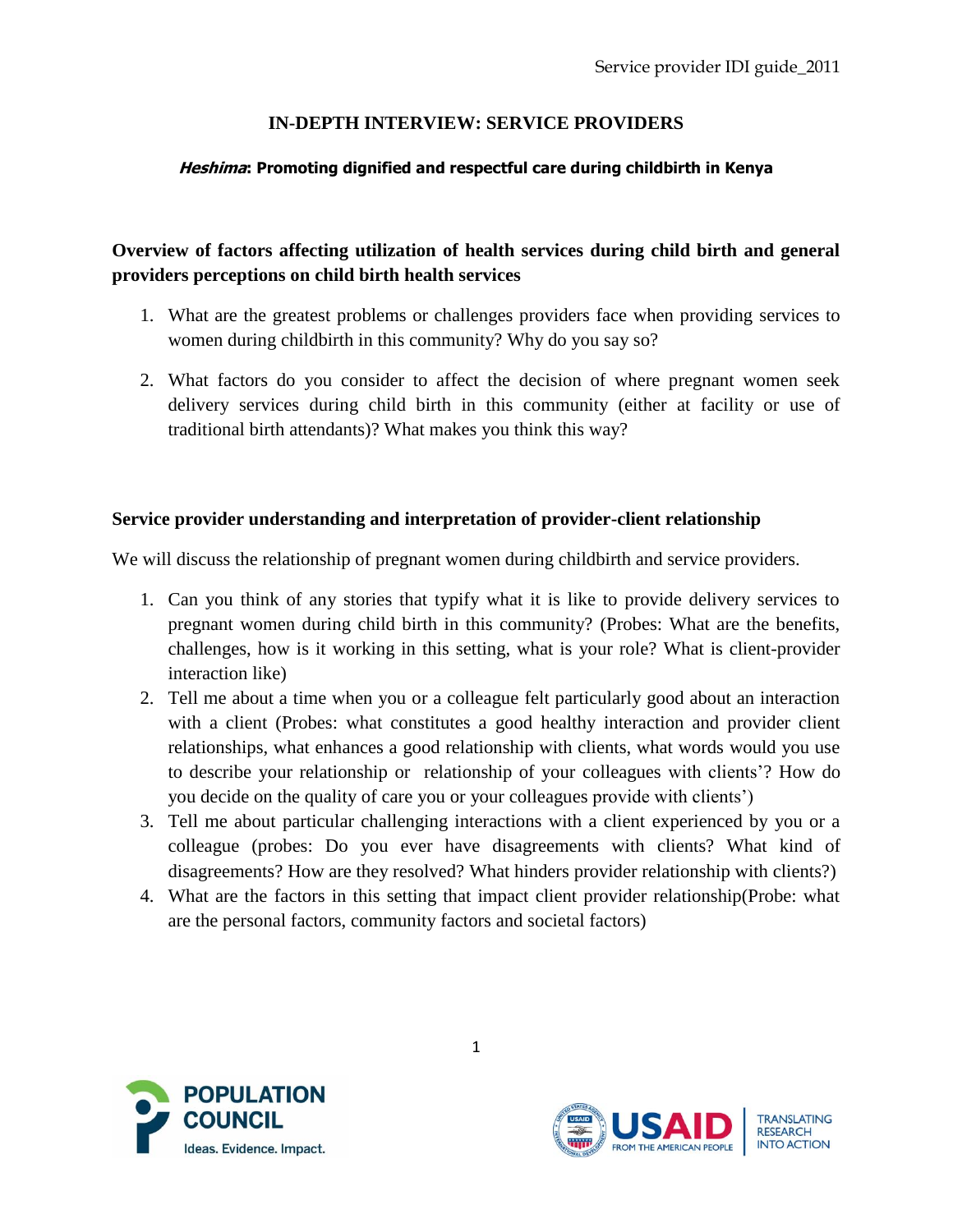### **Exploring manifestations of abuse and disrespect in facilities during child birth**

- 1. In this setting, what is perceived as wrong treatment/mistreatment and abuse of pregnant women when they seek delivery services during child birth(Probes: physical abuse, non consented clinical care, non confidential care non dignified care including verbal abuse, lack of privacy, discrimination based on specific patient attributes, abandonment of care, detention in facilities)
- 2. In this setting, how important is provision of quality care that is respectful and kind to increasing service utilization in this health facility? Why do you say so?

#### **Drivers of A&D among service providers**

- 1. In your own opinion, what do you think are the drivers to poor provider- client relationship that subjects pregnant women to disrespectful and abusive treatment during child birth? Why do you say so? (Probes: Effect of provider personal prejudices, training, poor professional development opportunities, provider status and respect)
- 2. How does the facility management generally handle service providers who treat clients with disrespect and abuse in this setting? Why do you think some providers behave this way?
- 3. Do you think the community is responsible for encouraging a poor client provider relationship? Why do you say so? Please explain
- 4. In general, do the providers in this setting think that they both service provider and the client have equal power in regard to receiving good treatment? Why do you say so? Please explain
- 5. In your own opinion, how does the supervision and governance of the health facilities at the different levels and type of facilities by MOMS AND MOPHS affect behavior of staff? (Probes: How do workload, high targets and challenges to health system such as shortage of human resources affect provider client interaction?)
- 6. In your own opinion, do you think the leadership and supervision of the facility by DHMTs/health managers - (can include provincial or national) provide accountability mechanism and check standards of quality of care effectively? Why do you say so? Please explain(Probe :Quality assurance mechanisms in place, frequency, timing and general monitoring and supervision)
- 7. In your own opinion, do you think there are any legal redress mechanisms are in place to govern provider client relationship? Why do you say so? Please explain.(Probe knowledge of laws, policies and human rights issues governing provider clients interactions)